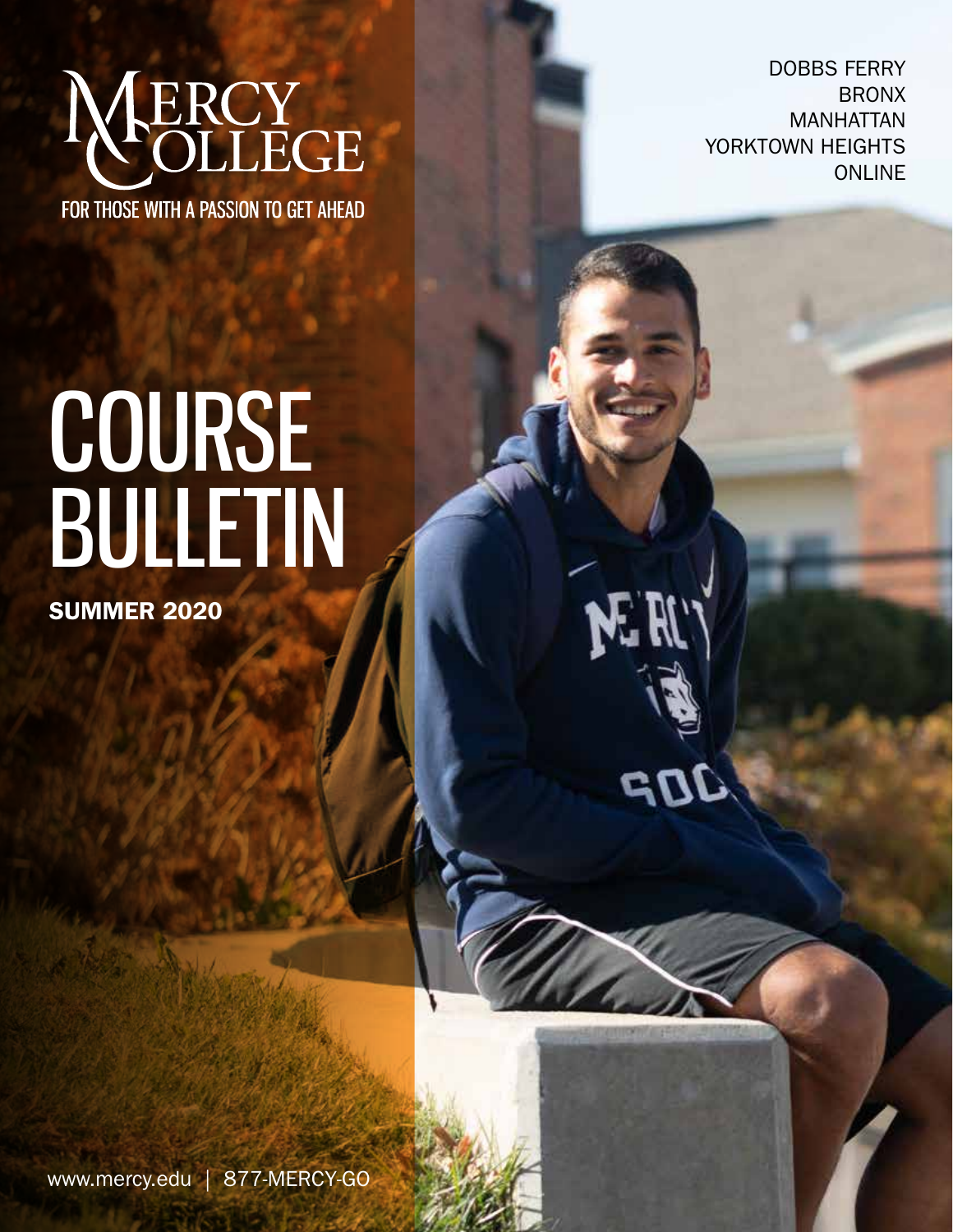## Summer 2020 Course Bulletin

#### Table of Contents

| Payment Policy and Procedures for All Students  8             |
|---------------------------------------------------------------|
|                                                               |
| Tuition And Fees For Summer 2020 - Fall 2020 - Spring 2021  9 |
| Course Fees For Summer 2020 - Fall 2020 - Spring 2021  10     |
|                                                               |
|                                                               |
| Meningococcal Meningitis Vaccination Response Form  13        |
|                                                               |
|                                                               |

### Ho[w to Search and Register for Cl](connect.mercy.edu)asses

- 1. Log into Mercy Connect (**connect.mercy.edu**)
- 2. Select Register for Classes
- 3. Select Look Up Classes
- 4. Select a term (Remember, all undergraduate programs run on as semester schedule), then select submit
- 5. Select Advanced Search
- 6. Filter results for your preferences. Remember to select the campus you prefer to take classes on. For online classes, select Distance Learning
- 7. Select Section Search
- 8. Select the class that works best for your schedule. Remember that R=Thursday, so if a class is listed as TR it meets on Tuesdays and Thursdays.
- 9. Check off the corresponding box on the far left-hand side
- 10. Scroll to the bottom of the search results and select Register

#### **Please consider the following:**

- You will not be able to register for over 16 credits without authorization.
- Contact your PACT or COP advisor and they can request this on your behalf
- You will not be able to register for classes that have time conflicts with other classes.
- You can add yourself to the waitlist of a full class



This bulletin is current as of the print date of March 2, 2020. For the most up to date class schedule, registration, payment and refund policies please check online at www.mercy.edu

Mercy College reserves the right to revise or change its academic calendar, rules, charges, fees, schedules, courses, requirements for degrees and any other regulations, policies or practices affecting students whenever considered necessary or desirable. The foregoing changes may include, without limitation, the elimination of courses, and programs.



555 Broadway Dobbs Ferry NY, 10522

1-877-MERCY-GO www.mercy.edu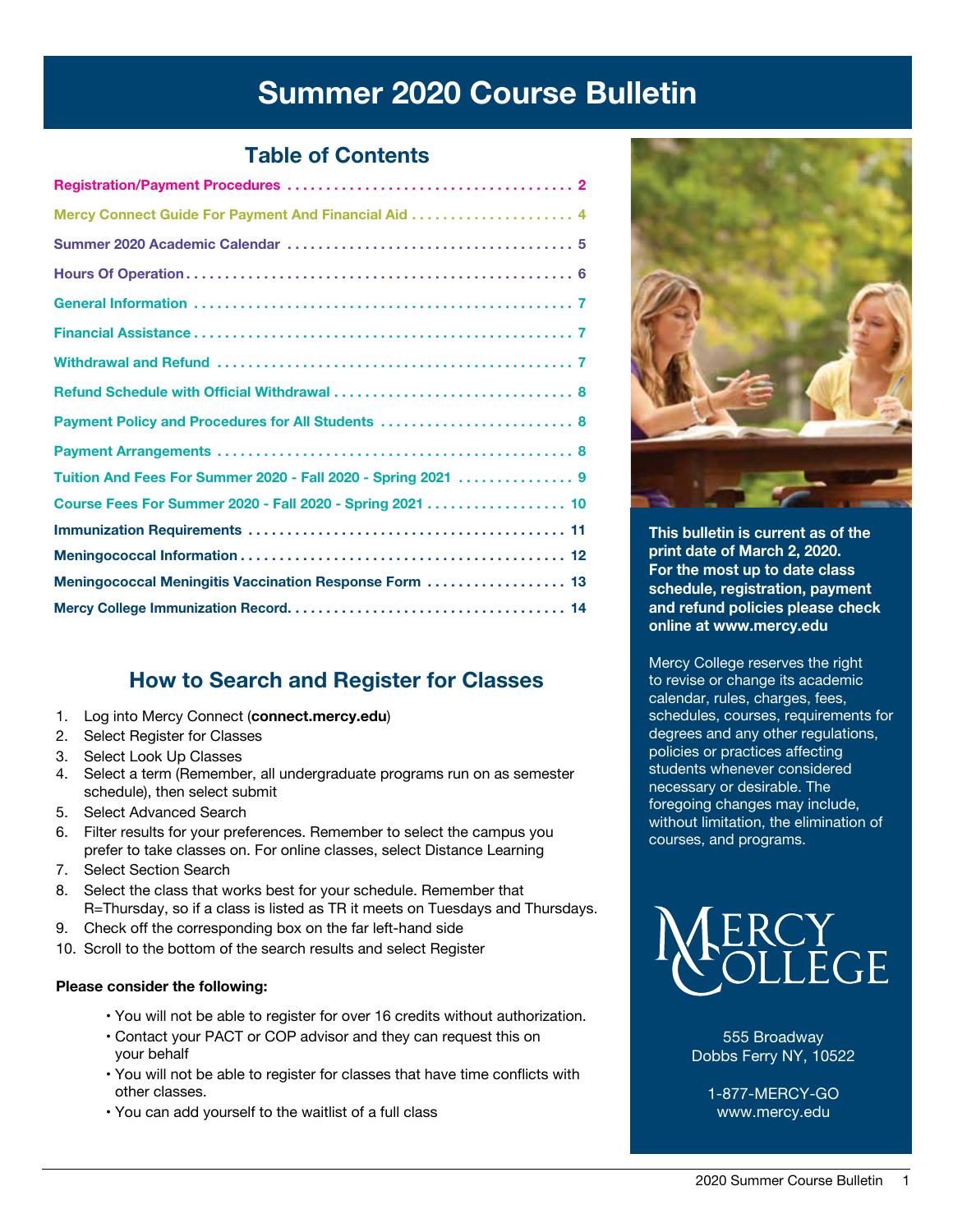## Registration/Payment Procedures

## *In-person and Web registration will begin on March 2, 2020*

- You must be in FULL compliance with the New York State Immunization Law. Submit immunization documents to the Office of Enrollment Services.
- Make and keep an appointment with your counselor/ mentor to go over your degree requirements and review your transcript on Mercy Connect. If you have transfer credits, pay particular attention to your transfer work, and make sure that you do not enroll in a course for which you have already received credit.
- Review available courses through Mercy Connect.
- Check prerequisites and registration restrictions for each course in which you plan to register by clicking on the CRN and then clicking on the course title. This will tell you the prerequisite.
- Make a list of the courses in which you plan to enroll using a Registration/Schedule Worksheet.
- Clear any holds that prevent registration. Your holds status is available via Mercy Connect by selecting the student tab, then selecting "view holds". If you have any questions about your holds, contact the Office of Enrollment Services at 1-888-464-6737.
- If you intend to use Financial Aid (grants and loans), you MUST file the 2019-20 Free Application for Federal Student Aid (FAFSA). The last day to file the 2019-2020 FAFSA is June 30, 2020. If you have already filed a FAFSA, please check with your counselor/advisor to make sure that you have submitted all the required documents for aid to disburse.
- All payment arrangements must be completed by Semester: May 6, 2020 Trimester: April 6, 2020 Quarter: May 5, 2020

For questions on your holds, call

1-888-464-6737.

#### To proceed with registration:

- Either process your registration online (see procedures below) or take your registration form, signed by a counselor/mentor, to the Office of Enrollment Services to complete your registration.
- You will be required to complete a Student Acknowledgement Statement and Method of Payment Information Form. This will be used to assist you in completing your payment arrangements for the summer term.
- If you have changed your address, submit your change of address request form at the Office of Student Services at your local campus or fax it to 914-674-7516

#### After you have registered:

- Print your schedule via Mercy Connect.
- Follow through with your payment/financial aid procedures. You can pay online via Mercy Connect.

#### Web Registration

Registration Instructions for Mercy Connect

Online students who live in the Tri State area must follow the New York State Immunization Law. You can fax your proof of immunization to the Office of Enrollment Services at 914-674-7516.

- • After logging into Mercy Connect select the Administrative Services tab at the top of the page. (If you have trouble logging into Mercy Connect, please contact the Helpdesk at helpdesk@mercy.edu or 914-674-7526.)
- To register for classes, choose Student and Financial Aid.
- On the Student and Financial Aid page, choose Registration to view the Registration Menu.
- On the **Student and Financial Aid** page, choose Registration to view the Registration Menu.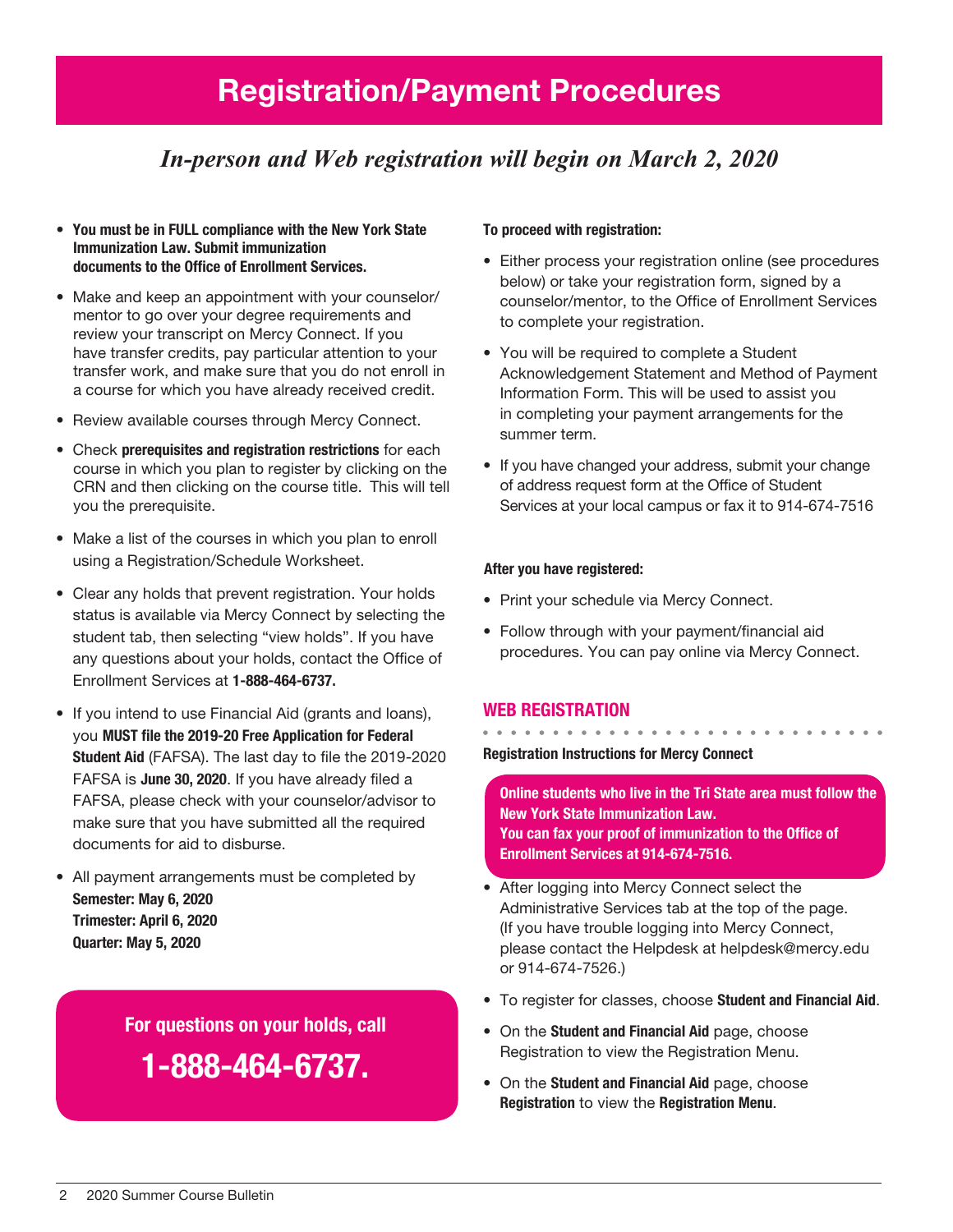- *Summer 2020 Semester*
- *Summer 2020 Trimester*
- *Summer 2020 Quarter*

Highlight the term, and click the Submit Term button. This will return you to the Registration Menu.

- The first time you select add or drop classes for a term you will be required to complete a Student Acknowledgement Statement and Method of Payment Information Form. This information will be used to assist you in completing your payment arrangements for the fall term.
- If you want to search for classes, click the Class Search button at the bottom of the page. This brings you to the Look Up Classes page. On this page, you can search for classes using specific criteria. You must select the subject name and any other criteria you wish to specify (course number, campus, etc.) however only the subject name is required. After selecting the criteria, click Class Search.
- On the Look Up Classes page, a listing of classes fitting the criteria you specified will appear. Class information, such as dates, days, time, campus, and seats available will appear for each class listing. If you wish to register for a class, check the box in front of the CRN and click Register. If there is a C in the box, the class is closed. If there is an X in the box it has been cancelled. If you are on hold you will not be able to check any boxes.
- If you do not have to look up classes because you already know the Course Reference Number (CRN) choose Add or Drop Classes from the Registration Menu. Then enter the CRNs in the boxes (one CRN per box). After entering the CRNs click the Submit Changes button. (If you receive an error message on the Add/Drop Classes page, check your schedule of classes or contact your counselor/mentor.)
- To Drop a Class In the second column, 'Action' there is a window with a down arrow. Click on the arrow and a message should appear indicating 'Web Drop'. Click this and then at the bottom of the form click on 'Submit Changes'. If the message (web drop) does not appear in the window the period for dropping through the web is over and you should contact your advisor. Please see Withdrawals and Refunds.
- You can view your schedule by clicking Detail Schedule on the Registration Menu. To get to the Registration Menu, click the menu icon on the toolbar located in the top right corner of the page. If you want to print your class schedule, click the printer icon on your web browser's toolbar.

Before you logout, click on Account Summary from the Student Account menu under Student and Financial Aid. Make sure you have made the necessary arrangements to cover your tuition using grants, loans, payment plans, etc.

#### We are here to help you:

. . . . . . . . . . . . . .

#### Graduate/Undergraduate Advising: Contact your program director/student service counselor

Registration Holds: Student Services Support Center at 1-888-464-6737

Financial Aid: Student Services Support Center at 1-888-464-6737

Graduate/Undergraduate Academic holds: Contact your School Dean

Computer helpdesk: helpdesk@mercy.edu or 914-674-7526

| Subject, Course #, Title | <b>CRN Number</b> | <b>Credit</b> | <b>Day</b> | <b>Time</b> |
|--------------------------|-------------------|---------------|------------|-------------|
|                          |                   |               |            |             |
|                          |                   |               |            |             |
|                          |                   |               |            |             |
|                          |                   |               |            |             |
|                          |                   |               |            |             |
|                          |                   |               |            |             |
|                          |                   |               |            |             |
|                          |                   |               |            |             |

#### Registration/Schedule Worksheet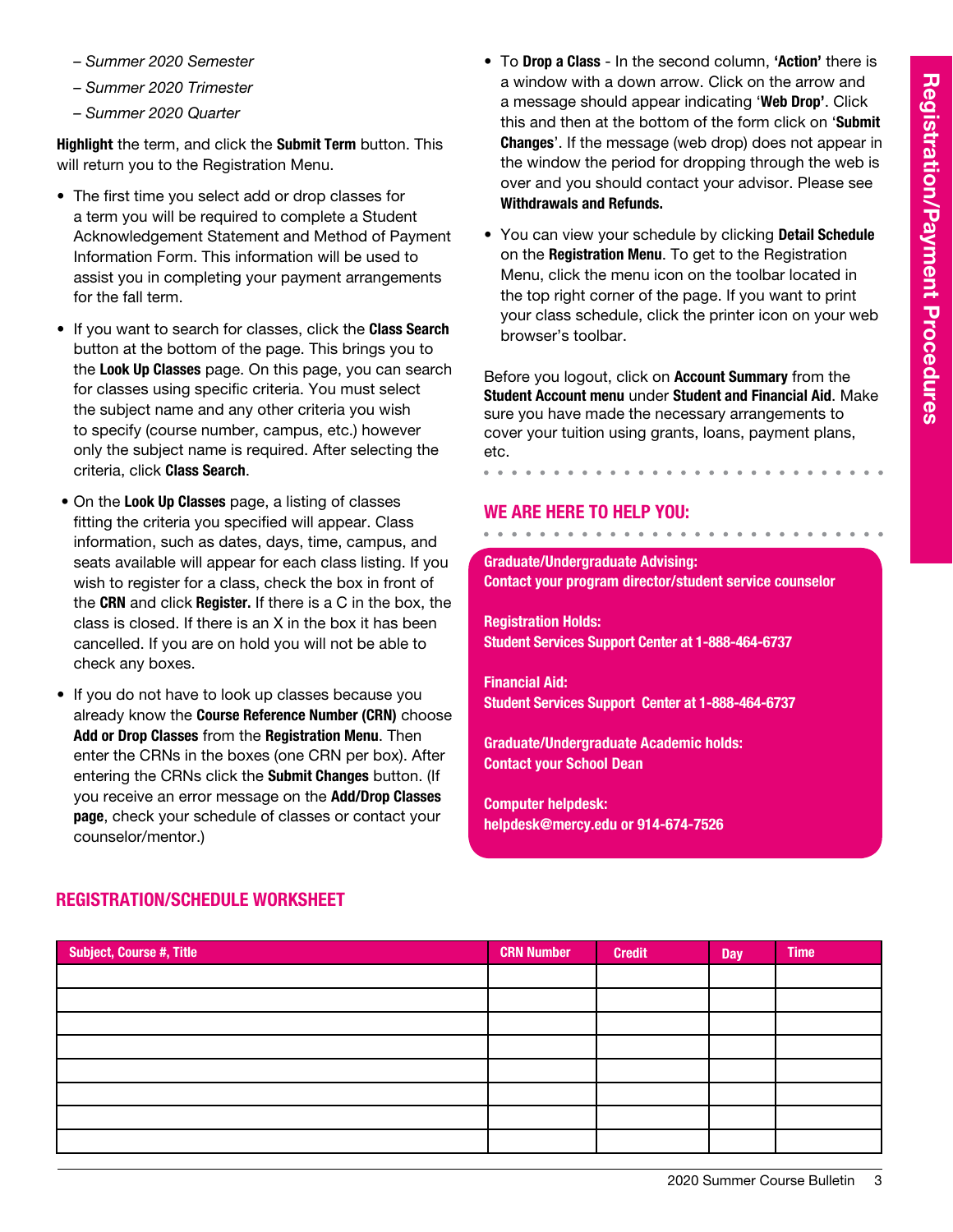## Mercy Connect Guide for Payment and Financial Aid



## ...your gateway to the **Mercy College community**

#### OBTAINING YOUR MERCY COLLEGE CONNECT ACCOUNT

- 1. Navigate to http://connect.mercy.edu
- 2. Click on "Get your Username and Password" on the left
- **3.** Enter the required information, and click SUBMIT.
- 4. This will provide you with your Username and PIN number for Mercy Connect and Blackboard, the College's online course system

#### ACCESSING YOUR STUDENT ACCOUNT

- 1. Go to http://connect.mercy.edu
- 2. Login
- **3.** Click on the Academic Services tab at the right side of the page
- 4. Select Administrative Services
- 5. Select Student & Financial Aid
- 6. Click on "Student Account"
- 7. Select Term to review current charges and financial aid package

#### Mercy College homepage to obtain entrance/exit counseling:

- 1. Go to Mercy College Homepage at www.mercy.edu
- 2. Go to Admissions
- **3.** Go to Financial Aid, How to apply link on the right side of the page. Go to Forms and **Documentation**
- 4. All the way to Bottom of Page are Links (URL'S) for Entrance and Exit Interviews

#### Cancellation and Schedule Change Policy

The College reserves the right to revise, change schedule or cancel any course whenever considered necessary or desirable. Course cancellation information is posted in Mercy Connect. Students are also notified via Mercy Connect e-mail.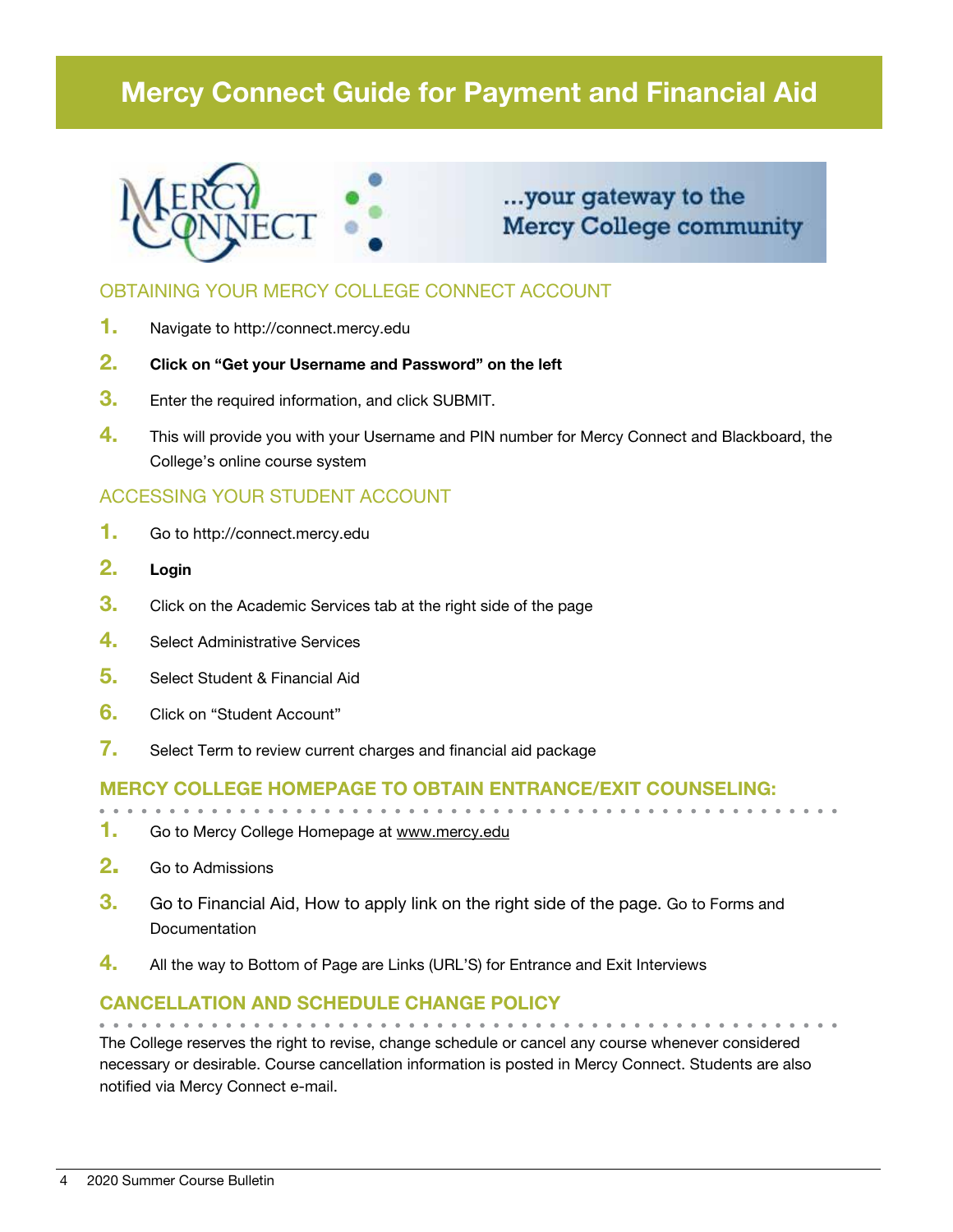## Summer 2020 Academic Calendar

All terms follow the schedule for observed Federal holidays, as outlined in the term A schedule.

#### TERMS A, B, and C

In addition to in-person class time, each course in these terms will include at least 20% additional course time through online activities.

|                                                                                                                                       |                                                                                                                                                                                              | TERM A (10 weeks) Wednesday, May 27 - Tuesday, August 4                                                                                                                                                                                                                                                                       |
|---------------------------------------------------------------------------------------------------------------------------------------|----------------------------------------------------------------------------------------------------------------------------------------------------------------------------------------------|-------------------------------------------------------------------------------------------------------------------------------------------------------------------------------------------------------------------------------------------------------------------------------------------------------------------------------|
| Tuesday, June 2<br>Saturday, June 27<br>Friday, July 3<br>Saturday, July 4<br>Tuesday, August 4                                       |                                                                                                                                                                                              | Last Day for Registration and Change of Program<br>Last Day for Withdrawal with a "W"<br>Observed Independence Day: College Holiday<br>Independence Day: College Holiday<br>Summer Term A Ends                                                                                                                                |
|                                                                                                                                       |                                                                                                                                                                                              | TERM B (5 weeks) Wednesday, May 27 - Tuesday, June 30                                                                                                                                                                                                                                                                         |
| Tuesday, June 2<br>Tuesday, June 9<br>Tuesday, June 30                                                                                |                                                                                                                                                                                              | Last Day for Registration and Change of Program<br>Last Day for Withdrawal with a "W"<br>Summer Term B Ends                                                                                                                                                                                                                   |
|                                                                                                                                       |                                                                                                                                                                                              | TERM C (5 weeks) Wednesday, July 1 - Tuesday, August 4                                                                                                                                                                                                                                                                        |
| Friday, July 3<br>Saturday, July 4<br>Tuesday, July 7<br>Tuesday, July 14<br>Tuesday, August 4                                        |                                                                                                                                                                                              | Observed Independence Day: College Holiday<br>Independence Day: College Holiday<br>Last Day for Registration and Change of Program<br>Last Day for Withdrawal with a "W"<br>Summer Term C Ends<br>TERM E (4 weeks) Monday, May 18 - Wednesday, September 2 Organizational Management                                          |
| E1                                                                                                                                    | Monday, May 18 - Friday, June 12                                                                                                                                                             |                                                                                                                                                                                                                                                                                                                               |
| E <sub>2</sub>                                                                                                                        | Friday, May 22<br>Monday, May 25<br>Tuesday, May 26<br>Saturday, May 30<br>Monday, June 15 - Friday, July 10<br>Saturday, June 20<br>Saturday, June 27<br>Friday, July 3<br>Saturday, July 4 | College Holiday<br>Memorial Day: College Holiday<br>Last Day for Registration and Change of Program<br>Last Day for Withdrawal with a "W"<br>Last Day for Registration and Change of Program<br>Last Day for Withdrawal with a "W"<br>Observed Independence Day: College Holiday<br>Independence Day: College Holiday         |
| E3                                                                                                                                    | Monday, July 13 - Friday, August 7                                                                                                                                                           |                                                                                                                                                                                                                                                                                                                               |
| E4                                                                                                                                    | Saturday, July 18<br>Wednesday, July 22<br>Saturday, August 15<br>Tuesday, August 18                                                                                                         | Last Day for Registration and Change of Program<br>Last Day for Withdrawal with a "W"<br>Monday, August 10 - Wednesday, September 2<br>Last Day for Registration and Change of Program<br>Last Day for Withdrawal with a "W"                                                                                                  |
|                                                                                                                                       |                                                                                                                                                                                              | TERM R (15 weeks) Monday, April 27 - Sunday, August 23 Graduate Occupational Therapy and Physical Therapy                                                                                                                                                                                                                     |
| Thursday, April 30<br>Friday, May 22<br>Monday, May 25<br>Thursday, June 4<br>Friday, July 3<br>Saturday, July 4<br>Sunday, August 23 |                                                                                                                                                                                              | Inclusive dates for course offerings including clinical site placements<br>Last Day for Registration and Change of Program<br>College Holiday<br>Memorial Day: College Holiday<br>Last Day for Withdrawal with a "W"<br>Observed Independence Day: College Holiday<br>Independence Day: College Holiday<br>Summer Term R Ends |
|                                                                                                                                       |                                                                                                                                                                                              | TERM Q (10 weeks) Tuesday, May 26 - Monday, August 3 - Business (MBA), Organizational Leadership                                                                                                                                                                                                                              |
| Monday, June 1<br>Monday, June 8<br>Friday, July 3<br>Saturday, July 4<br>Monday, August 3                                            |                                                                                                                                                                                              | Last Day for Registration and Change of Program<br>Last Day for Withdrawal with a "W"<br>Observed Independence Day: College Holiday<br>Independence Day: College Holiday<br>Summer Term Q Ends                                                                                                                                |
|                                                                                                                                       |                                                                                                                                                                                              | TERM N (3 weeks) Monday, July 6 - Friday, July 31 - Education                                                                                                                                                                                                                                                                 |
| Friday, July 3<br>Saturday, July 4<br>Saturday, July 11<br>Saturday, July 18                                                          |                                                                                                                                                                                              | Observed Independence Day: College Holiday<br>Independence Day: College Holiday<br>Last Day for Registration and Change of Program<br>Last Day for Withdrawal with a "W"                                                                                                                                                      |
|                                                                                                                                       |                                                                                                                                                                                              | TERM T (3 weeks) Thursday, August 6 - Wednesday, September 2 - Education                                                                                                                                                                                                                                                      |
| Wednesday, August 12<br>Wednesday, August 19                                                                                          |                                                                                                                                                                                              | Last Day for Registration and Change of Program<br>Last Day for Withdrawal with a "W"                                                                                                                                                                                                                                         |
|                                                                                                                                       |                                                                                                                                                                                              | THE COLLEGE RESERVES THE RIGHT TO EXTEND ANY TERM IN THE EVENT OF CLASS CANCELLATIONS<br>DUE TO WEATHER AND/OR OTHER EMERGENCY.                                                                                                                                                                                               |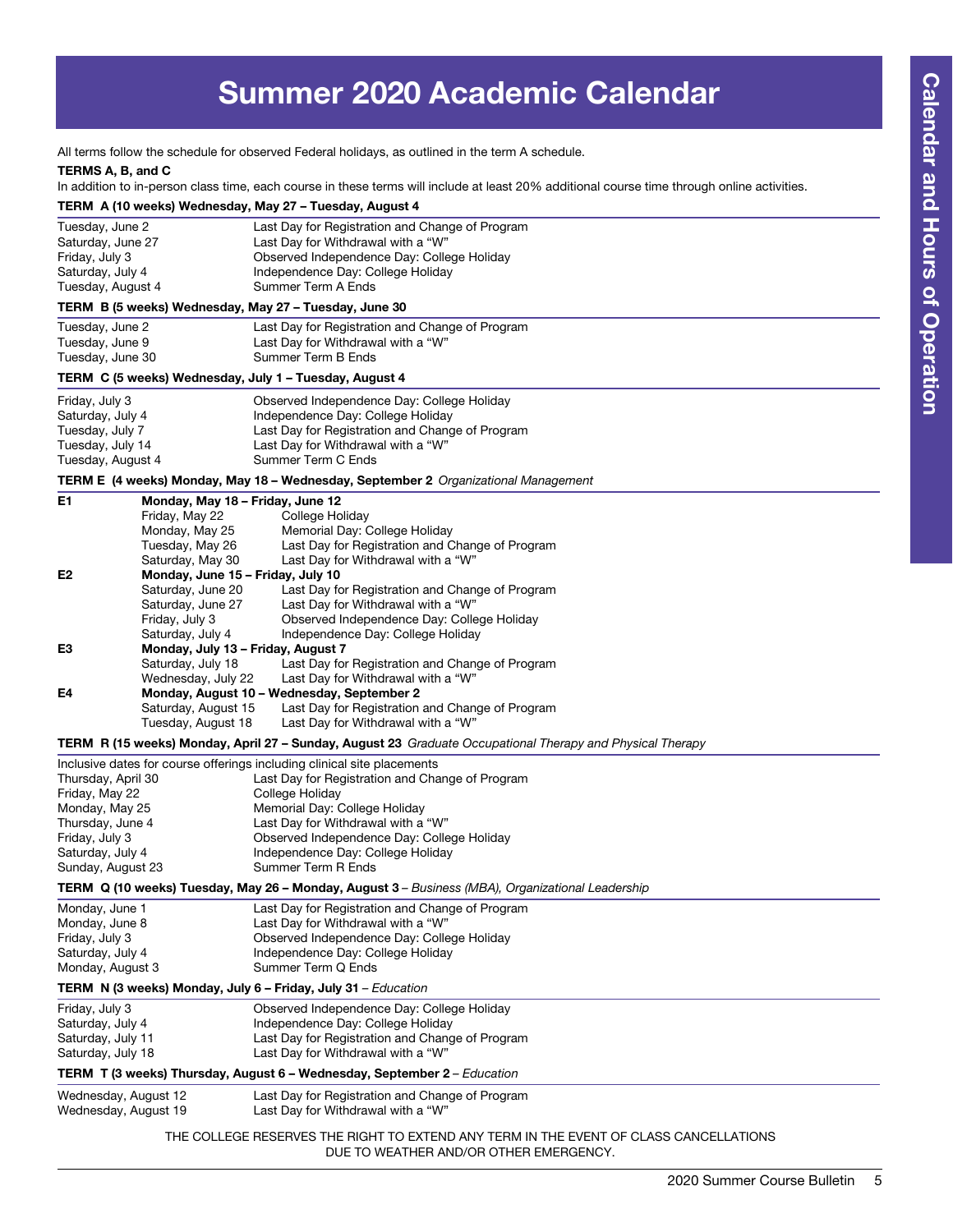| <b>HOURS OF OPERATION</b> |                       |                         |                            |
|---------------------------|-----------------------|-------------------------|----------------------------|
|                           | <b>Admissions</b>     | <b>PACT</b>             | <b>Enrollment Services</b> |
| <b>Dobbs Ferry</b>        |                       |                         |                            |
| Monday                    | $9:00$ am - 7:00 pm   | 8:30 am - 7:00 pm       | $9:00$ am - 7:00 pm        |
| Tuesday                   | $9:00$ am - 7:00 pm   | 8:30 am - 7:00 pm       | $9:00$ am - 7:00 pm        |
| Wednesday                 | 9:00 am - 7:00 pm     | 8:30 am - 7:00 pm       | 9:00 am - 7:00 pm          |
| Thursday                  | $9:00$ am - 7:00 pm   | 8:30 am - 7:00 pm       | $9:00$ am - 7:00 pm        |
| Friday                    | $9:00$ am - 5:00 pm   | 9:00 am - 5:00 pm       | 9:00 am - 5:00 pm          |
| Saturday                  | $9:00$ am - 2:00 pm   | 9:00 am - 2:00 pm       | $9:00$ am - 2:00 pm*       |
|                           |                       |                         |                            |
| <b>Bronx</b>              |                       |                         |                            |
| Monday                    | $9:00$ am - 7:00 pm   | 9:00 am - 7:00 pm       | $9:00$ am - 7:00 pm        |
| Tuesday                   | $9:00$ am - 7:00 pm   | $9:00$ am - $7:00$ pm   | $9:00$ am - 7:00 pm        |
| Wednesday                 | $9:00$ am - 7:00 pm   | $9:00$ am - 7:00 pm     | 9:00 am - 7:00 pm          |
| Thursday                  | $9:00$ am - 7:00 pm   | $9:00$ am - 7:00 pm     | $9:00$ am - 7:00 pm        |
| Friday                    | $9:00$ am - 5:00 pm   | 9:00 am - 5:00 pm       | $9:00$ am - 5:00 pm        |
| Saturday                  | $9:00$ am - 2:00 pm   | 9:00 am - 2:00 pm       | $9:00$ am - 2:00 pm*       |
|                           |                       |                         |                            |
| <b>Manhattan</b>          |                       |                         |                            |
| Monday                    | 9:00 am - 7:00 pm     | $9:00$ am - 7:00 pm     | $9:00$ am - 7:00 pm        |
| Tuesday                   | 9:00 am - 7:00 pm     | 9:00 am - 7:00 pm       | 9:00 am - 7:00 pm          |
| Wednesday                 | 9:00 am - 7:00 pm     | 9:00 am - 7:00 pm       | 9:00 am - 7:00 pm          |
| Thursday                  | 9:00 am - 7:00 pm     | 9:00 am - 7:00 pm       | 9:00 am - 7:00 pm          |
| Friday                    | $9:00$ am - 5:00 pm   | $9:00$ am - 5:00 pm     | $9:00$ am - 5:00 pm        |
| Saturday                  | $9:00$ am - 2:00 pm   | $9:00$ am - 2:00 pm     | $9:00$ am - 2:00 pm*       |
| Yorktown                  |                       |                         |                            |
| Monday                    | $9:00$ am - $7:00$ pm |                         | 9:00 am - 7:00 pm          |
| Tuesday                   | $9:00$ am - 7:00 pm   | SEE ENROLLMENT SERVICES | $9:00$ am - 7:00 pm        |
| Wednesday                 | 9:00 am - 7:00 pm     | <b>HOURS</b>            | 9:00 am - 7:00 pm          |
| Thursday                  | $9:00$ am - 7:00 pm   |                         | $9:00$ am - 7:00 pm        |
| Friday                    | $9:00$ am - 5:00 pm   |                         | 9:00 am - 5:00 pm          |
| Saturday                  | $9:00$ am - 2:00 pm   |                         | 9:00 am - 2:00 pm*         |
|                           |                       |                         |                            |

## \*Please note: The offices are open the 2<sup>nd</sup> and 4<sup>th</sup> Saturday of the month.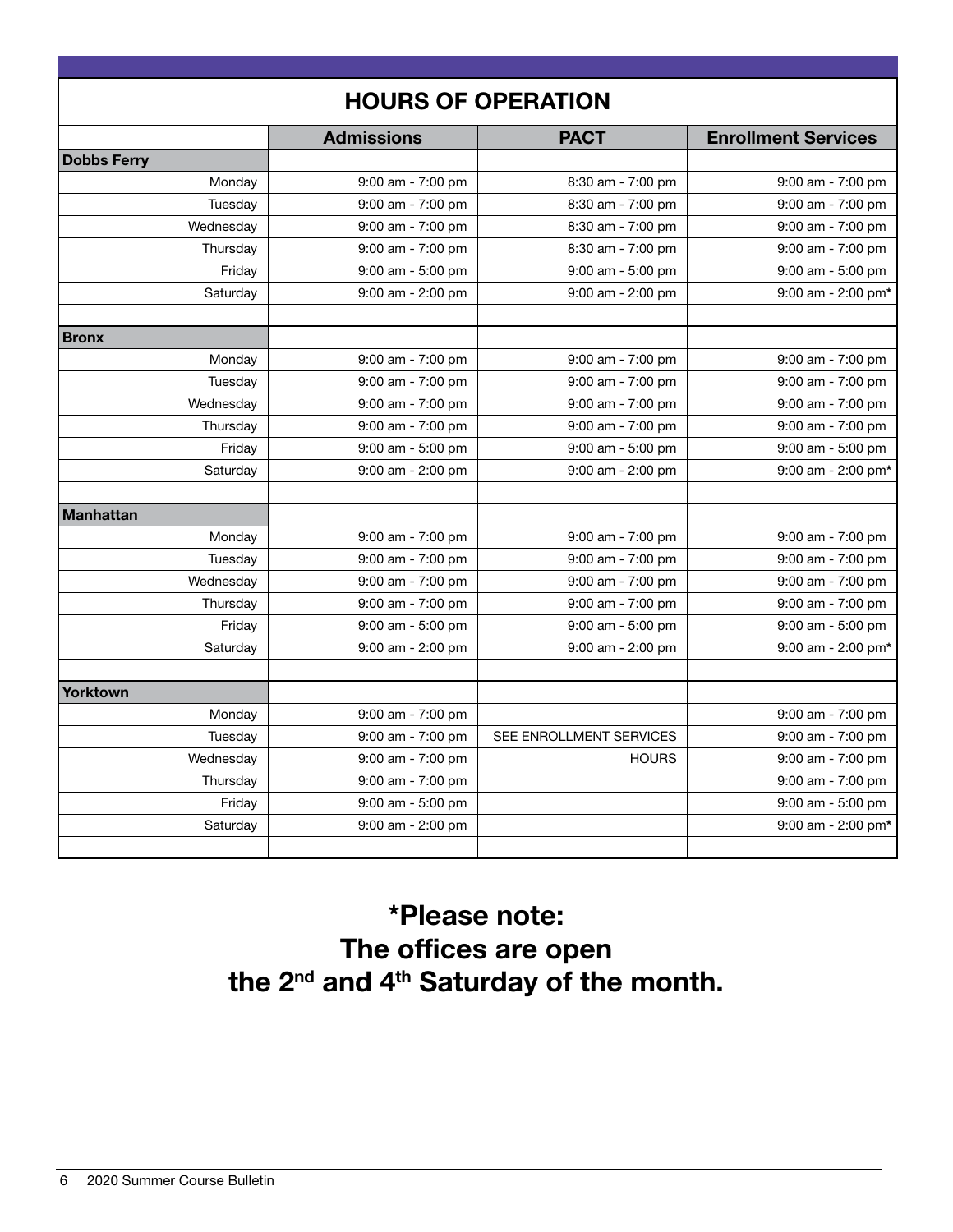## General Information

#### Non-Degree Seeking Students

Non-Degree Seeking Students (Non-Matriculating) Students who wish to enroll in courses for college credit on a nonmatriculating (non-degree) basis may register for those courses without making a formal application for admission to Mercy College. However, all non-matriculating students must meet with an admissions counselor to complete a non-degree form and to have the desired courses approved.

**Non-matriculated students are not eligible for Federal, State or Institutional Financial Aid.** For payment options or assistance with financial aid requirements, an appointment with a Enrollment Services Staff member is recommended. You are welcome to the Office of Enrollment Services at any of our four campus locations or may phone the Office of Admissions to become a matriculated student at 877-MERCY-GO.

#### Financial Assistance

 $\mathbf{A} = \mathbf{A} \mathbf{A} + \mathbf{A} \mathbf{A} + \mathbf{A} \mathbf{A} + \mathbf{A} \mathbf{A} + \mathbf{A} \mathbf{A} + \mathbf{A} \mathbf{A} + \mathbf{A} \mathbf{A} + \mathbf{A} \mathbf{A} + \mathbf{A} \mathbf{A} + \mathbf{A} \mathbf{A} + \mathbf{A} \mathbf{A} + \mathbf{A} \mathbf{A} + \mathbf{A} \mathbf{A} + \mathbf{A} \mathbf{A} + \mathbf{A} \mathbf{A} + \mathbf{A} \mathbf{A} + \mathbf{A$ 

The Office of Enrollment Services communicates with students both via Mercy Connect and via US Mail. Requests for required documentation and financial aid award package notifications are sent as both a targeted email message, and via US Mail. To expedite processes, students are encouraged to login to Mercy Connect weekly to check for these messages. Directions for using Mercy Connect are available in the Mercy Connect Section of this bulletin. Additionally, you are welcome to visit one of our campus Office of Enrollment Services if you need personalized assistance. Finally, you may also contact us by telephone:

Athletic Scholarships 914-674-7566

Academic Scholarships 888-464-6737

Account or Financial Aid status 888-464-6737

#### Withdrawals and Refunds

. . . . . . . . . . . . . . . . . . Students wishing to withdraw from courses for which they have registered MUST file an official withdrawal. Ceasing to attend classes does not constitute an official withdrawal. If you do not officially withdraw it will result in the issuance of a grade of "FW" which will be calculated into the student's GPA as an "F" and may result in dismissal. In addition this status will be reported to the Office of Enrollment Services and may result in a reevaluation and possibly a reduction of financial aid funds. Notification to the instructor or to any other office does not constitute an official withdrawal. An official withdrawal may be processed in person at any Enrollment Services Office, or via Mercy Connect.

Withdrawal from class(es) does not necessarily entitle a student to a refund of tuition and fees paid, or to a reversal of tuition charged. Refunds will be made in accordance with the refund schedule. The date of withdrawal will be the date the official withdrawal form is entered into the computer, not the last date of class attendance. Students who receive financial aid should contact a Enrollment Services counselor.

#### COURSE FORMATS

Mercy College offers classes in three basic formats, all with high standards of academic quality:

"**Classroom**" meaning in a traditional classroom, lab, or studio situation. Students can take classroom-based courses at any of one or more of our four convenient campuses in Dobbs Ferry, Bronx, Manhattan, or Yorktown Heights. These courses form the majority of classes offered at Mercy College. These courses are marked in the Campus Column as "DF", "BX", "MT" or "YH" in the course guide.

**"Online"** meaning 100% delivered over the internet using webbased software and other supports. These courses are marked in the Campus Column as "DL" in the course guide ("distance learning"). Online courses generally don't meet at a particular time, rather students and faculty post messages and have conversations with each other in secure online environments at times that meet their own schedules. The academic expectations are the same as a classroom-based course. Mercy College has developed orientation materials for talking an online course: https://www. mercy.edu/academics/mercyonline/student-resources/

The courses marked with a " \* " in the course guide offer the best benefits of a traditional professor / classroom environment with the convenience and enhancements of an online course. Courses will vary on the proportion of classroom and online components, but the academic expectations are the same. Mercy College has developed orientation materials for the online portions: https://www.mercy.edu/academics/mercyonline/student-resources/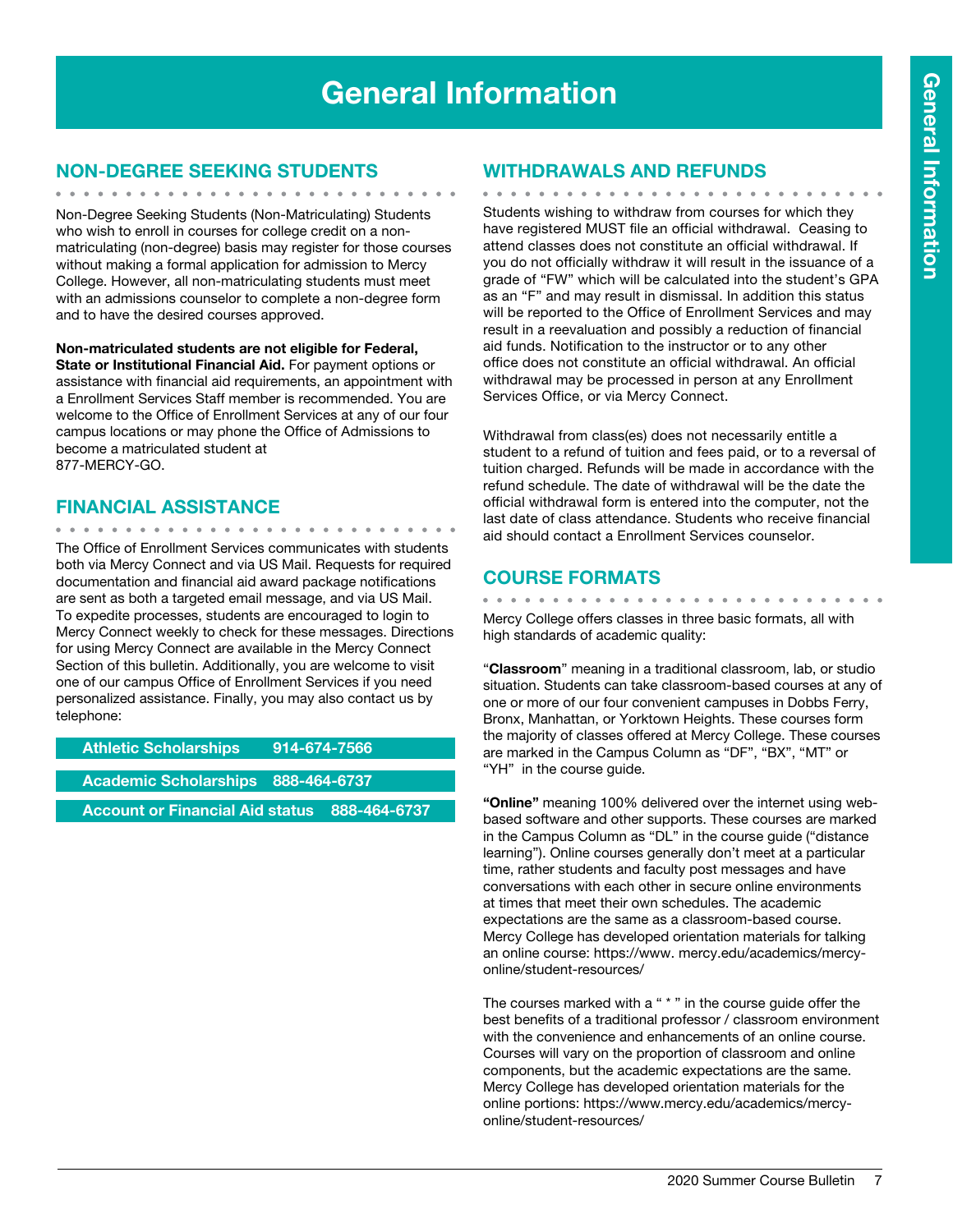#### Refund Schedule with Official Withdrawal

(Dates indicate the last day on which the official withdrawal may be processed)

UNDERGRADUATE & GRADUATE PROGRAMS

. . . . . . . . . . . . . . . . .

|                | 100%          | 80%           | 0%            |
|----------------|---------------|---------------|---------------|
| <b>TERM A</b>  | Jun 02        | <b>Jun 09</b> | <b>Jun 10</b> |
| <b>TERM B</b>  | Jun 02        | Jun 04        | <b>Jun 05</b> |
| <b>TERM C</b>  | Jul 07        | <b>Jul 09</b> | <b>Jul 10</b> |
| <b>TERM E1</b> | May 26        | May 29        | May 30        |
| TERM E2        | <b>Jun 20</b> | <b>Jun 23</b> | <b>Jun 24</b> |
| <b>TERM E3</b> | <b>Jul 18</b> | <b>Jul 21</b> | <b>Jul 22</b> |
| <b>TERM E4</b> | Aug 15        | Aug 18        | Aug 19        |
| <b>TERM N</b>  | <b>Jul 11</b> | Jul 12        | <b>Jul 13</b> |
| <b>TERM Q</b>  | Jun 01        | Jun 08        | Jun 09        |
| <b>TERM R</b>  | Apr 30        | May 07        | May 08        |
| <b>TERM T</b>  | Aug 12        | Aug 13        | Aug 14        |

Students that withdraw during any part of the refund period and have deferred payment via third party (whether financial aid, employer, etc) arrangements will be responsible for all tuition and related fees regardless if eligibility of such arrangements for disbursement and/or payment have been established prior to withdrawal.

Credit granted for tuition charged to American Express, Discover, MasterCard or VISA will be credited to the student's Mercy College account.

Refunds will be granted only for credit that appears on the student's account. The processing of refunds from loans, financial aid award, or other third party reimbursement cannot begin prior to the time the College certifies eligibility and/or receives and posts the funds to the student's account. Refund checks are made payable to the student and mailed to the student's home address.

Refunds resulting from a Parent Plus Loan will be made payable to the parent and mailed to the parent's address on record.

#### Payment Policy and Procedures for all Students

To best serve your financial needs as a student at Mercy College, it is important to familiarize yourself with the College's payment policy. The following is a brief summary of those policies, for further information please refer to our web site or call 1-888- 464-6737.

Acceptable payment arrangements must be made three weeks before the first day of each term. Acceptable payment arrangements include payment in full or approved financial aid and a payment plan covering the balance in full. Students who have not made satisfactory payment arrangements will incur monthly late fees, and will have registration/transcript holds placed on their accounts. Prior balances must be paid in full.

#### Acceptable Payment Arrangements include:

- Checks and credit cards (American Express, Discover, MasterCard, VISA)
- Official Scholarship Notification
- Company Reimbursement Written authorization on company letterhead, signed by a supervisor, specifying that payment will be made directly to Mercy College
- Employee Reimbursement Tuition Reimbursement Agreement must be signed
- Approved Financial Aid grants and loans
- Payment Plan Agreements Interest-Free Monthly Payment Option Plan
- Tuition Management Systems apply at: afford.com or 1-800-722-4867
- Mercy College Payment Plan apply at: afford.com
- *Note: Students eligible for the maximum amount of financial aid and grants are still responsible for the difference between tuition and fee charges and full grant eligibility.*

*A payment plan or supplemental private loan may be required to cover the balance due.*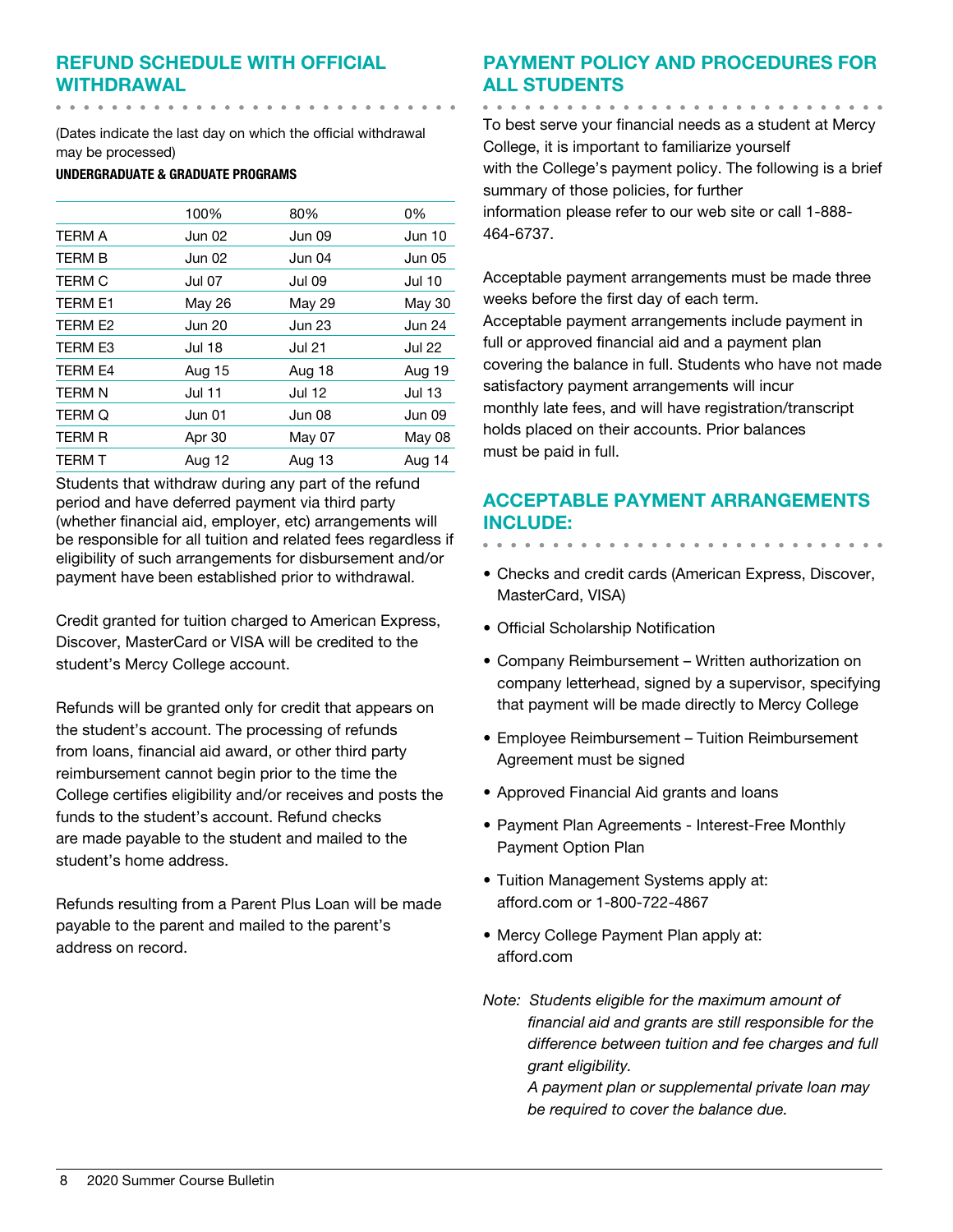## Tuition and Fees for Summer 2020 - Fall 2020 - Spring 2021

|                                                                      | All fees are non-refundable and subject to change without prior notice. |             |                      |                                        |
|----------------------------------------------------------------------|-------------------------------------------------------------------------|-------------|----------------------|----------------------------------------|
| <b>Undergraduate Tuition</b>                                         | Full time (12 credits or more)<br>Part time (less than 12 credits)      | \$          | \$9,789.00<br>823.00 | per term<br>per credit                 |
| <b>Undergraduate Registration Fee</b>                                | 12 credits or more<br>Less than 12 credits                              | \$<br>\$    | 400.00<br>200.00     | per term<br>per term                   |
| <b>Undergraduate Program Fees</b>                                    | Business Honors Program: One-time fee                                   | \$          | 300.00               | 1st term                               |
| (Fall and Spring Terms Only)                                         | Computer Arts & Technology: greater than 6 credits                      | \$          | 800.00               | per term                               |
|                                                                      | Computer Arts & Technology: 6 credits or less                           | $\ddot{\$}$ | 400.00               | per term                               |
|                                                                      | <b>Computer Science</b>                                                 | \$          | 75.00                | per term                               |
|                                                                      | Cybersecurity<br><b>Information Systems</b>                             |             | 75.00<br>75.00       | per term<br>per term                   |
|                                                                      | Media Studies: greater than 6 credits                                   | \$          | 150.00               | per term                               |
|                                                                      | Media Studies: 6 credits or less                                        | \$          | 75.00                | per term                               |
|                                                                      | Music Industry & Technology: greater than 6 credits                     | \$          | 700.00               | per term                               |
|                                                                      | Music Industry & Technology: 6 credits or less                          | \$          | 350.00               | per term                               |
|                                                                      | Nursing Program: 1st year students                                      | \$          | 800.00               | per term                               |
|                                                                      | Nursing Program: 2nd year students                                      | \$          | 1,500.00             | per term                               |
|                                                                      | Nursing Program: 3rd year students                                      | \$          | 1,500.00             | per term                               |
|                                                                      | Nursing Program: 4th year students                                      | \$          | 1,500.00             | per term                               |
|                                                                      | RN to BSN Program<br>Clinical Lab Science: 4th year students            | \$<br>\$    | 62.50<br>300.00      | per term                               |
|                                                                      |                                                                         |             |                      | per term                               |
| <b>Fully Online RN to BSN Program</b>                                | Tuition per credit<br>Registration Fee - 12 credits or more             | \$<br>\$    | 452.00<br>400.00     | per credit                             |
|                                                                      | Registration Fee - Less than 12 credits                                 | \$          | 200.00               | per term<br>per term                   |
|                                                                      | RN to BSN Program                                                       | \$          | 62.50                | per term                               |
| <b>ASDBS - 2nd Degree Nursing</b><br>(Fall, Spring and Summer Terms) | Nursing - 2nd Degree ASDBS                                              |             | \$1,500.00           | per term                               |
| <b>Graduate Tuition</b>                                              | <b>Business Administration</b>                                          | \$          | 948.00               | per credit                             |
|                                                                      | <b>Business Analytics</b>                                               | \$          | 948.00               | per credit                             |
|                                                                      | <b>Communication Disorders</b>                                          | \$          | 1,020.00             | per credit                             |
|                                                                      | <b>Computer Science</b>                                                 | \$          | 927.00               | per credit                             |
|                                                                      | Counseling                                                              | \$          | 927.00               | per credit                             |
|                                                                      | Cybersecurity                                                           | \$          | 948.00               | per credit                             |
|                                                                      | Education                                                               | \$          | 927.00               | per credit                             |
|                                                                      | English Literature                                                      | \$          | 927.00               | per credit                             |
|                                                                      | <b>Family Nurse Practitioner</b>                                        |             | 927.00               | per credit                             |
|                                                                      | <b>Health Services Management</b>                                       | \$<br>\$    | 927.00               | per credit                             |
|                                                                      | Human Resource Management<br>Marriage & Family Therapy                  | \$          | 948.00<br>927.00     | per credit<br>per credit               |
|                                                                      | Mental Health Counseling                                                | \$          | 927.00               | per credit                             |
|                                                                      | Nursing                                                                 | \$          | 927.00               | per credit                             |
|                                                                      | Occupational Therapy                                                    | \$          | 1,020.00             | per credit                             |
|                                                                      | Organizational Leadership                                               | \$          | 948.00               | per credit                             |
|                                                                      | <b>Physical Therapy</b>                                                 | \$          | 1,020.00             | per credit                             |
|                                                                      | Physician Assistant Studies                                             | \$          | 1,065.00             | per credit                             |
|                                                                      | Psychology                                                              | \$          | 927.00               | per credit                             |
|                                                                      | <b>Public Accounting</b>                                                | \$          | 948.00               | per credit                             |
|                                                                      | <b>Public Administration</b>                                            | \$          | 927.00               | per credit                             |
|                                                                      | School Building Leadership<br>School District Leader                    | \$<br>\$    |                      | 927.00 per credit<br>927.00 per credit |
|                                                                      | School Psychology                                                       | \$          |                      | 927.00 per credit                      |
|                                                                      | Web Strategy and Design                                                 | \$          | 948.00               | per credit                             |
| <b>Graduate Registration Fee</b>                                     | 12 credits or more<br>Less than 12 credits                              | \$<br>\$    | 400.00<br>200.00     | per term<br>per term                   |
| <b>Graduate Fees</b>                                                 | Graduate Nursing                                                        | \$          | 325.00               | per term                               |
|                                                                      | Physician Assistant - 1st year students                                 | \$          | 300.00               | per term                               |
|                                                                      | Physician Assistant - Final program year                                | \$          | 275.00               | per term                               |
|                                                                      | <b>Physical Therapy</b>                                                 | \$          | 150.00               | per term                               |
|                                                                      | Occupational Therapy - 1st year students                                |             | 330.00               | per term                               |
|                                                                      | Occupational Therapy - 2nd year students                                | \$          | 200.00               | per term                               |
|                                                                      | Communication Disorders - 1st year students                             | \$          | 225.00               | per term                               |
| <b>Transcript Fee</b>                                                | <b>Official Transcript</b><br><b>Unofficial Transcript</b>              | \$          | Free<br>5.00         | per copy                               |
| <b>International Student Fee</b>                                     | <b>First Time Enrolled Fee</b>                                          | \$          | 450.00               | per program                            |
| <b>Application Fee</b>                                               | Undergraduate                                                           | \$          | 40.00                |                                        |
|                                                                      | Graduate                                                                | \$          | 40.00                |                                        |
|                                                                      | Graduate-OT/PT/OM Programs                                              | \$          | 62.00                |                                        |
| <b>Audit Fee</b>                                                     |                                                                         |             | 50% of tuition       |                                        |
| <b>Late Payment Fee</b>                                              | For each late payment                                                   | \$          | 100.00               | each                                   |
| <b>Late Registration Fee</b>                                         |                                                                         | \$          | 100.00               | each                                   |
| <b>Returned Check Fee</b>                                            |                                                                         | \$          | 20.00                | each                                   |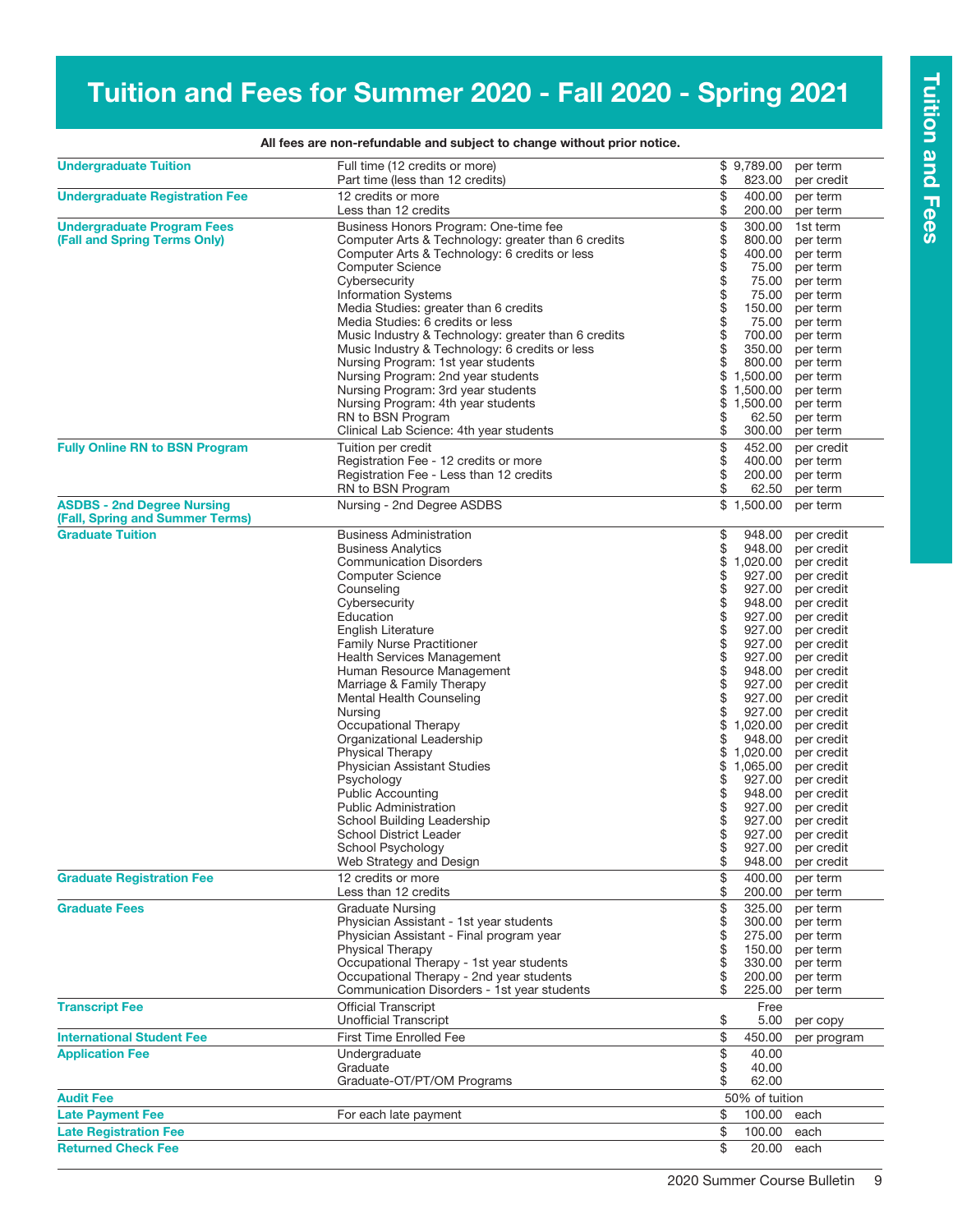## Course Fees for Summer 2020 - Fall 2020 - Spring 2021

|                      | <b>Undergraduate Fees</b>   |                                                         |                     |
|----------------------|-----------------------------|---------------------------------------------------------|---------------------|
|                      | <b>Course</b>               | <b>Title</b>                                            | Fee                 |
|                      | ACCT 261                    | Computer App for Accountants                            | \$85.00             |
|                      | <b>BIOL 275</b>             | Cell Biology                                            | \$150.00            |
|                      | <b>BIOL 370</b>             | <b>Biology Research I</b>                               | \$150.00            |
|                      | <b>BIOL 355</b>             | Molecular Biology of the Cell                           | \$150.00            |
|                      | <b>BIOL 360</b>             | Genetics                                                | \$150.00            |
|                      | <b>BIOL 366</b>             | Developmental Biology                                   | \$150.00            |
|                      | BIOL 130A                   | Hum Anatomy & Physio I Lab                              | \$80.00             |
|                      | BIOL 131A                   | Hum Anatomy & Physio II Lab                             | \$80.00             |
|                      | BIOL 160A                   | General Biology I Lab                                   | \$<br>80.00         |
|                      | <b>BIOL 161A</b>            | General Biology II Lab                                  | \$<br>80.00         |
|                      | <b>BIOL 244</b>             | Microbiome                                              | \$150.00            |
|                      | <b>BIOL 265A</b>            | Microbiology Lab                                        | \$150.00            |
|                      | <b>BIOL 252</b>             | Plant Biology                                           | \$80.00             |
|                      | <b>BIOL 440</b>             | Advanced Research                                       | \$150.00            |
|                      | <b>BIOL 424</b>             | Neurobiology                                            | \$150.00            |
|                      | <b>BIOL 460</b>             | Capstone Research in Biology                            | \$150.00            |
|                      | <b>CHEM 354</b>             | Biochemistry                                            | \$150.00            |
|                      | CHEM 160A                   | General Chemistry I Lab                                 | \$<br>80.00         |
|                      | CHEM 161A                   | General Chemistry II Lab                                | \$<br>80.00         |
|                      | CHEM 260A                   | Organic Chemistry I Lab                                 | \$<br>80.00         |
|                      | <b>CHEM 261A</b>            | Organic Chemistry II Lab                                | 80.00<br>\$         |
|                      | CLSC 410A                   | Hematology Lab                                          | \$<br>80.00         |
|                      | CLSC 415A                   | Diagnostic Microbiology I Lab                           | \$<br>80.00         |
|                      | <b>CLSC 420A</b>            | Clinical Chemistry I Lab                                | \$<br>80.00         |
|                      | <b>CLSC 430A</b>            | Immunohematology   Lab                                  | \$80.00             |
|                      | <b>CMDS 498</b>             | <b>Clinical Process III</b>                             | \$105.00            |
|                      | <b>EXSC 460</b>             | <b>Exercise Physiology</b>                              | \$125.00            |
|                      | <b>EXSC 490</b>             | <b>Exercise Testing and Prescription</b>                | \$125.00            |
|                      | <b>EXSC 493</b>             | Resources for the Exercise Physiologist                 | \$350.00            |
|                      | HLCS 303A                   | Hum Anatomy w/Cadaver Lab                               | \$375.00            |
|                      | <b>HLSC 410</b>             | Applied Neurosci/Rehab Prof                             | \$200.00            |
|                      | <b>LAWS 220</b>             | Art of Legal Reasoning                                  | \$105.00            |
|                      | LAWS/POLS 361               | <b>Constitutional Law Policy</b>                        | \$105.00            |
|                      | <b>MATH 115</b>             | Math for Liberal Arts                                   | \$110.00            |
|                      | <b>MATH 116</b>             | College Algebra                                         | \$110.00            |
|                      | <b>MGMT 255</b>             | Info Systems for Mgmnt                                  | \$85.00<br>\$130.00 |
|                      | <b>NURS 401</b><br>OCTR 209 | Community Health Nursing<br><b>Advanced Clinical Ed</b> | \$250.00            |
|                      | <b>OCTR 210</b>             | Advanced Clinical Ed                                    | \$250.00            |
|                      | OCTR 214                    | <b>Adulthood and Maturity</b>                           | \$250.00            |
|                      | OCTR 260                    | OT Practice Assistant and Child Adol                    | \$250.00            |
|                      | <b>PARA 206</b>             | Substantive Law/Document Draft                          | \$105.00            |
|                      | <b>PARA 300</b>             | Legal Research/Writing II                               | \$105.00            |
|                      | <b>PARA 302</b>             | Litigation                                              | \$105.00            |
|                      | <b>PARA 400</b>             | Law Office Management                                   | \$105.00            |
|                      | <b>PARA 410</b>             | <b>Advanced Seminar Para Studies</b>                    | \$105.00            |
|                      | <b>PHYS 160</b>             | Physics for Life Science I                              | \$80.00             |
|                      | <b>PHYS 161</b>             | Physics for Life Science II                             | \$<br>80.00         |
|                      | <b>VETC 101</b>             | Introduction to Veterinary Science                      | \$80.00             |
|                      | VETC 256A                   | Anatomy of Domestic Animals                             | \$240.00            |
|                      | <b>VETC 258</b>             | Animal Handling & Restraint                             | \$180.00            |
|                      | VETC 306A                   | <b>Clinical Laboratory Techniques</b>                   | \$160.00            |
|                      | VETC 350A                   | <b>Clinical Nursing</b>                                 | \$560.00            |
|                      | <b>VETC 360</b>             | Fundamentals of Animal Research                         | \$250.00            |
|                      | <b>VETC 496</b>             | Externship II                                           | \$150.00            |
| <b>Graduate Fees</b> |                             |                                                         |                     |
|                      | <b>Course</b>               | Title                                                   | Fee                 |
|                      | <b>CNSL 687</b>             | Counseling/Mental Health Counseling                     | \$240.00            |
|                      | <b>CNSL 655</b>             | Counseling & Applications II                            | \$150.00            |
|                      | <b>CMDS 620</b>             | Clinical Practicum I                                    | \$170.00            |
|                      | <b>CMDS 621</b>             | Adv. In House Clinical Pract                            | \$155.00            |
|                      | <b>CMDS 800</b>             | Pre-clinic Workshop                                     | \$100.00            |
|                      | <b>NURS 700</b>             | Nurse ED or ADM Practicum                               | \$130.00            |
|                      | <b>NURS 771</b>             | Nurs Clinical 1                                         | \$130.00            |
|                      | PHAS 500A                   | Gross Anatomy                                           | \$ 375.00           |
|                      | <b>PHTR 507</b>             | Gross Anatomy Lab                                       | \$ 375.00           |
|                      |                             |                                                         |                     |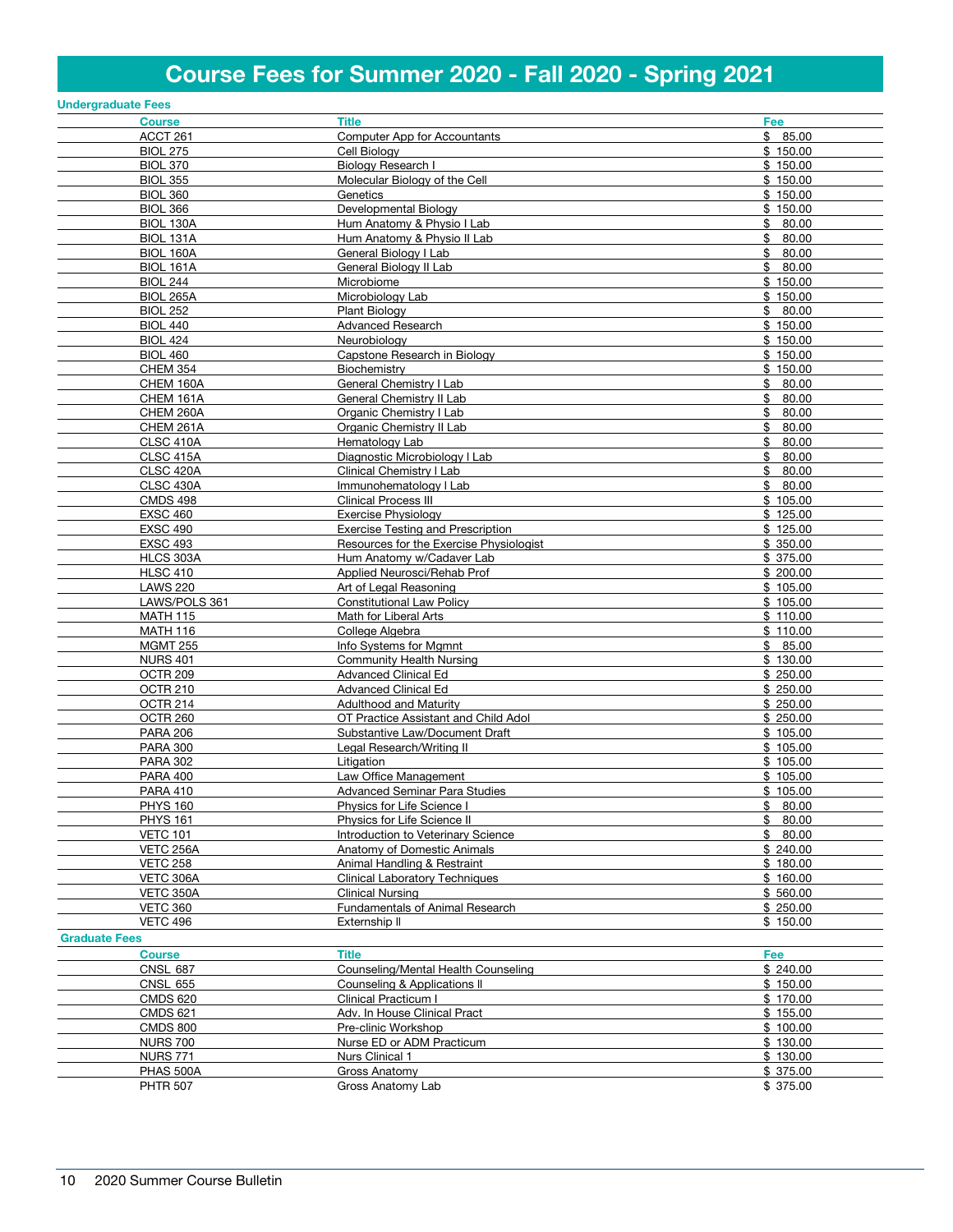## Immunization Requirements

All students enrolling for six or more credits must be in full compliance with the New York State Immunization law, and will not be permitted to register for classes without proof of one MMR and submission of a completed meningitis form. The remaining documentation must be submitted within 30 days of the start of the semester. If the documentation is not submitted, the student will not be allowed to continue attending classes and will be dropped from his/her courses without refund (full tuition liability).

There are several ways to comply with the immunization requirements:

#### MENINGOCOCCAL MENINGITIS

. . . . . . . . . . . . . . . . . .

The New York Public Health Law requires that colleges distribute information about Meningococcal Meningitis disease and vaccination to *all* students registered for six or more credits. Students are required to decide whether or not to be immunized for Meningitis and to submit a form that formally confirms their decision. A copy of the form is provided in this booklet. The completed form should be submitted to the Office of Student Services (it can be faxed to 914-674-7516 or if you prefer, submit the information electronically through Mercy Connect https://www.mercy.edu/vaccine Electronic submission of the meningitis form through Mercy Connect will be accepted as your signature.

#### MEASLES, MUMPS, AND RUBELLA (MMR)

The New York Public Health Law requires that all college students born after December 31, 1956 who are taking six or more credits in a semester provide a certificate documenting immunity to measles, mumps, and rubella (MMR) before their first term of study.

#### Measles: Two doses are required.

1<sup>st</sup> Dose administered after the age of 12 months. 2<sup>nd</sup> Dose administered more than 30 days after the first dose and after the age of 15 months. In the alternative, the student can present medical proof of the disease or laboratory proof of immunity

(student must submit a copy of the lab report).

Mumps: One Dose

One dose administered after the age of 12 months or laboratory proof of immunity (student must submit a copy of the lab report).

#### Rubella: One Dose

One dose administered after the age of 12 months or laboratory proof of immunity (student must submit a copy of the lab report).

The MMR combined vaccination fulfills the requirement for one dose of measles, one mumps, and one rubella immunization; however, a second measles vaccine, administered at least 30 days after the first dose, is required. Because the combined vaccine was not available in the United States before January 1, 1972, no MMR immunizations administered before that date are acceptable for US students.

For more information about immunization, please contact your doctor or the NYS Department of Health website at www.health.state.ny.us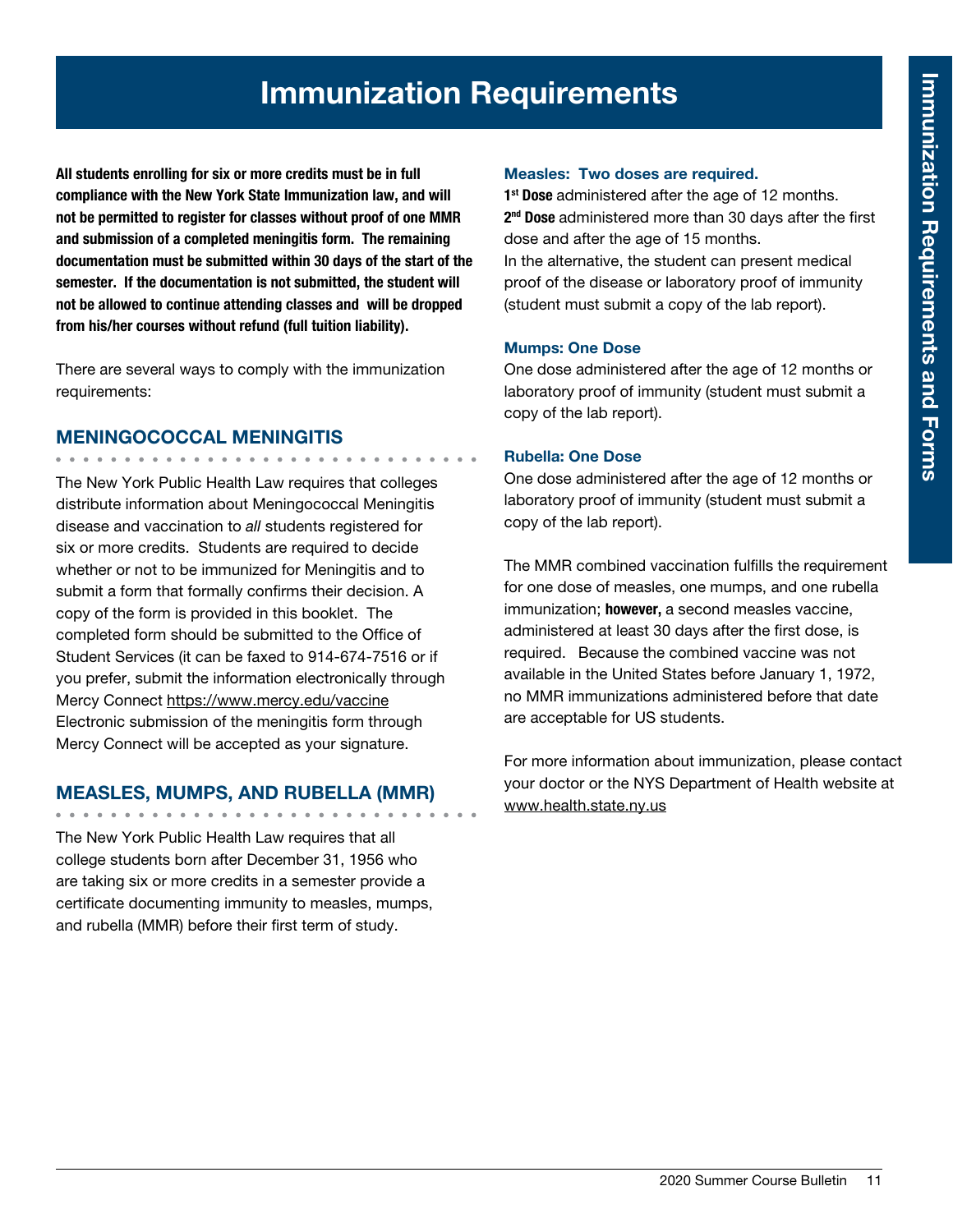## Meningococcal Information

On July 22, 2003, Governor Pataki signed New York State Public Health Law (NYSPHL) 2167 requiring colleges and universities to distribute information about meningococcal disease and vaccination to all students meeting the enrollment criteria, whether they live on or off campus. This law became effective on August 15, 2003.

#### What is meningococcal disease?

Meningococcal disease is a severe bacterial infection of the bloodstream or meninges (a thin lining covering the brain and spinal cord) caused by the meningococcus germ.

#### Who gets meningococcal disease?

Anyone can get meningococcal disease, but it is more common in infants and children. For some adolescents, such as first year college students living in dormitories, there is an increased risk of meningococcal disease. Every year in the United States approximately 2,500 people are infected and 300 die from the disease. Other persons at increased risk include household contacts of a person known to have had this disease, immunocompromised people, and people traveling to parts of the world where meningococcal meningitis is prevalent.

#### How is the meningococcus germ spread?

The meningococcus germ is spread by direct close contact with nose or throat discharges of an infected person.

#### What are the symptoms?

High fever, headache, vomiting, stiff neck and a rash are symptoms of meningococcal disease. The symptoms may appear 2 to 10 days after exposure, but usually within 5 days. Among people who develop meningococcal disease, 10-15% die, in spite of treatment with antibiotics. Of those who live, permanent brain damage, hearing loss, kidney failure, loss of arms or legs, or chronic nervous system problems can occur.

#### What is the treatment for meningococcal disease?

Antibiotics, such as penicillin G or ceftriaxone, can be used to treat people with meningococcal disease.

#### Should people who have been in contact with a diagnosed case of meningococcal meningitis be treated?

Only people who have been in close contact (household members, intimate contacts, health care personnel performing mouth-to-mouth resuscitation,

daycare center playmates, etc.) need to be considered for preventive treatment. Such people are usually advised to obtain a prescription for a special antibiotic (either ifampin, ciprofloxacin or ceftriaxone) from their physician. Casual contact, as might occur in a regular classroom, office or factory setting, is not usually significant enough to cause concern.

#### Is there a vaccine to prevent meningococcal meningitis?

In February 2005 the CDC recommended a new vaccine, known as Menactra™ for use to prevent meningococcal disease in people 11-55 years of age. The previously licensed version of this vaccine, Menomune™ is available for children 2-10 years old and adults older than 55 years. Both vaccines are 85% to 100% effective in preventing the 4 kinds of the meningococcus germ (types A, C, Y, W-135). These 4 types cause about 70% of the disease in the United States. Because the vaccines do not include type B, which accounts for about one-third of cases in adolescents, they do not prevent all cases of meningococcal disease.

#### Is the vaccine safe? Are there adverse side effects to the vaccine?

Both vaccines are currently available and both are safe and effective vaccines. However, both vaccines may cause mild and infrequent side effects, such as redness and pain at the injection site lasting up to two days.

#### Who should get the meningococcal vaccine?

The vaccine is recommended for all adolescents entering middle school (11- 12 years old) and high school (15 years old), and all first year college students living in dormitories. However, the vaccine will benefit all teenagers and young adults in the United States. Also at increased risk are people with terminal complement deficiencies or asplenia, some laboratory workers and travelers to endemic areas of the world.

#### What is the duration of protection from the vaccine?

Menomune™, the older vaccine, requires booster doses every 3 to 5 years. Although research is still pending, the new vaccine, Menactra™, will probably not require booster doses.

#### How do I get more information about meningococcal disease and vaccination?

Contact your physician or your student health service. Additional information is also available on the websites of the New York State Department of Health, www.health.state.ny.us; the Centers for Disease

Control and Prevention www.cdc.gov/ncidod/diseases/index.htm; and the American College Health Association, www.acha.org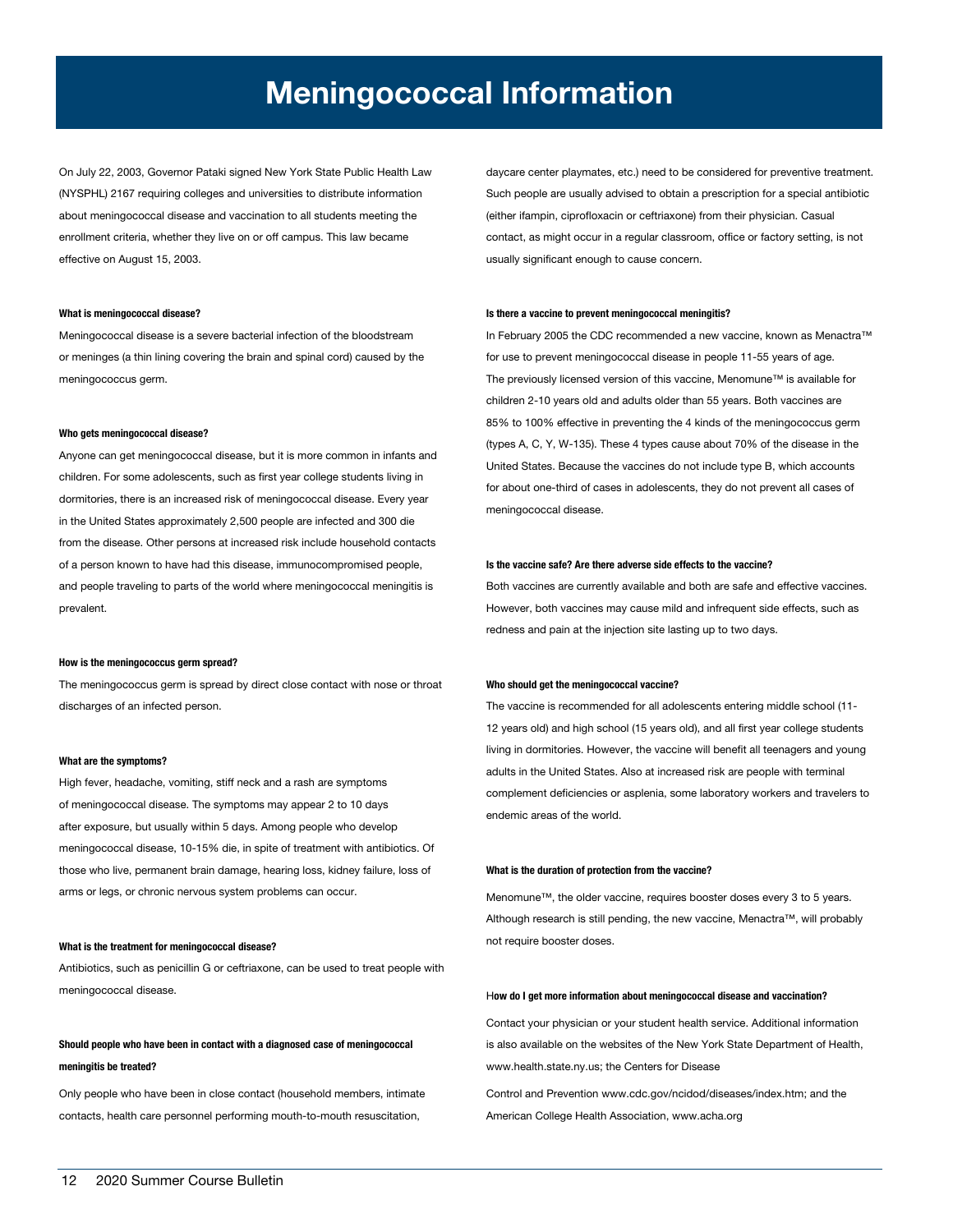#### Mercy College Meningococcal Meningitis Vaccination Response Form

Mercy College is required to maintain a record of the following for each student:

- 1. A response to receipt of meningococcal disease and vaccine information signed by the student.
- 2. A record of meningococcal meningitis immunization within the past 10 years; or
- 3. An acknowledgement of meningococcal disease risks and refusal of the immunization signed by the student.

New York State Public Health Law requires that all college and university students enrolled for at least six (6) semester hours complete and return the following form to the Office of Student Services. Please check one:

I have (for students under the age of 18: My child has):

 $\Box$  had meningococcal meningitis immunization within the past 10 years. Date received: <br>  $(Please attach proof signed by a health care)$ provider.)

 [Note: If you (your child) received the meningococcal vaccine available before February 2005 called Menomune™, please note this vaccine's protection lasts for approximately 3 to 5 years. Revaccination with the new conjugate vaccine called Menactra™ should be considered within 3-5 years after receiving Menomune™.]

 $\Box$  read, or have had explained to me, the information regarding meningococcal meningitis disease. I understand the risks of not receiving the vaccine. I have decided that I (my child) will not obtain immunization against meningococcal meningitis disease.

| (Parent / Guardian if student is a minor.) |                                                                                               |
|--------------------------------------------|-----------------------------------------------------------------------------------------------|
|                                            |                                                                                               |
|                                            |                                                                                               |
|                                            |                                                                                               |
|                                            |                                                                                               |
|                                            | ELECTRONIC SUBMISSION OF THIS FORM THROUGH MERCY CONNECT WILL BE ACCEPTED AS                  |
|                                            | YOUR SIGNATURE: https://www.mercy.edu/vaccine OR YOU CAN FAX THIS FORM TO THE OFFICE OF       |
| STUDENT SERVICES AT 914-674-7516           |                                                                                               |
|                                            |                                                                                               |
|                                            | On July 22, 2003, Governor Pataki signed New York State Public Health Law (NYSPHL) 2167       |
|                                            | requiring colleges and universities to distribute information about meningococcal disease and |
|                                            |                                                                                               |
|                                            |                                                                                               |